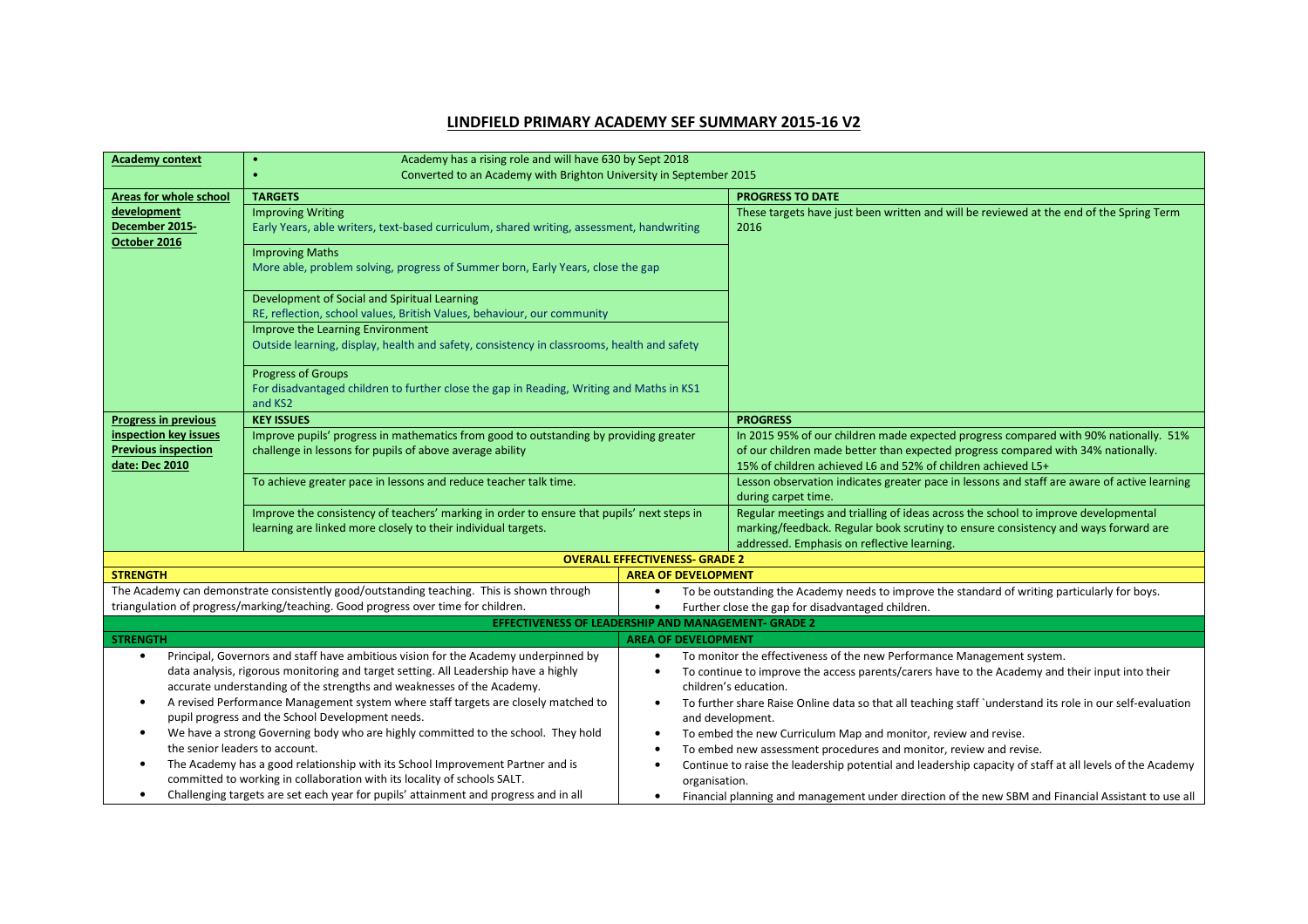| areas of the Academy's work. These are carefully monitored and used as an important<br>means of judging the Academy's success.<br>The Academy's arrangements for safeguarding pupils meet all statutory requirements<br>$\bullet$<br>in.<br>The Curriculum Map has been updated and reflects the new National Curriculum; it is<br>$\bullet$<br>skills based and ensures progression encouraging a love of learning by all.<br><b>STRENGTH</b><br>Rigorous lesson observation programme in place with feedback given to staff. High<br>$\bullet$<br>quality of teaching makes an excellent contribution to standards of achievement and<br>pupils' progress.<br>Teachers use observation, conversation and questioning well during lessons to<br>$\bullet$<br>monitor, evaluate and review their teaching and learning strategies.                                                                                                                                                                                                                                                                                                                                                                                                                                                                                                                                                                                                                                                                                                                                                                         | resources efficiently, effectively and economically to raise standards and improve progress.<br><b>QUALITY OF TEACHING, LEARNING AND ASSESSMENT- GRADE 2</b><br><b>AREA OF DEVELOPMENT</b><br>To embed reflective learning to learn. TAs promoting independence<br>$\bullet$<br>To extend and challenge the more able during lessons.<br>$\bullet$<br>To make greater use of practical maths equipment and problem solving e.g. Numicon.<br>$\bullet$<br>To embed new assessment procedures and monitor, review and revise.<br>$\bullet$<br>Quality First Teaching supported by development of Teaching and Learning guide                                                                                                                                          |  |  |  |  |
|------------------------------------------------------------------------------------------------------------------------------------------------------------------------------------------------------------------------------------------------------------------------------------------------------------------------------------------------------------------------------------------------------------------------------------------------------------------------------------------------------------------------------------------------------------------------------------------------------------------------------------------------------------------------------------------------------------------------------------------------------------------------------------------------------------------------------------------------------------------------------------------------------------------------------------------------------------------------------------------------------------------------------------------------------------------------------------------------------------------------------------------------------------------------------------------------------------------------------------------------------------------------------------------------------------------------------------------------------------------------------------------------------------------------------------------------------------------------------------------------------------------------------------------------------------------------------------------------------------|---------------------------------------------------------------------------------------------------------------------------------------------------------------------------------------------------------------------------------------------------------------------------------------------------------------------------------------------------------------------------------------------------------------------------------------------------------------------------------------------------------------------------------------------------------------------------------------------------------------------------------------------------------------------------------------------------------------------------------------------------------------------|--|--|--|--|
| Teaching promotes perseverance, confidence and independence.<br>$\bullet$<br>CPD is provided through staff meetings, INSET and locality training. All staff share good<br>$\bullet$<br>practice regularly and participate in peer observations.<br>Judgements Quality Assured by School Improvement Partner and Locality Moderation.<br>$\bullet$<br>100% of lessons observed in summer term were at least good.<br>$\bullet$                                                                                                                                                                                                                                                                                                                                                                                                                                                                                                                                                                                                                                                                                                                                                                                                                                                                                                                                                                                                                                                                                                                                                                              |                                                                                                                                                                                                                                                                                                                                                                                                                                                                                                                                                                                                                                                                                                                                                                     |  |  |  |  |
|                                                                                                                                                                                                                                                                                                                                                                                                                                                                                                                                                                                                                                                                                                                                                                                                                                                                                                                                                                                                                                                                                                                                                                                                                                                                                                                                                                                                                                                                                                                                                                                                            | PERSONAL DEVELOPMENT, BEHAVIOUR AND WELFARE- GRADE 2                                                                                                                                                                                                                                                                                                                                                                                                                                                                                                                                                                                                                                                                                                                |  |  |  |  |
| <b>STRENGTH</b><br>Classroom observations have judged children's behaviour and attitudes to be good or<br>$\bullet$                                                                                                                                                                                                                                                                                                                                                                                                                                                                                                                                                                                                                                                                                                                                                                                                                                                                                                                                                                                                                                                                                                                                                                                                                                                                                                                                                                                                                                                                                        | <b>AREA OF DEVELOPMENT</b><br>To continue to encourage the few children who have poor attendance or who are late to attend.<br>$\bullet$                                                                                                                                                                                                                                                                                                                                                                                                                                                                                                                                                                                                                            |  |  |  |  |
| better in 100% of lessons. The overwhelming majority of pupils' behaviour is<br>outstanding and this makes a significant contribution to the excellent ethos for<br>learning.<br>Our Values and our school charter of Rights and Responsibilities underpin and<br>$\bullet$<br>consolidate positive behaviour throughout the Academy. We have developed our Good<br>Behaviour Code and Good Behaviour Policy together with the children. (November<br>2015)<br>The Academy is a harmonious community where people from different faiths and<br>$\bullet$<br>social backgrounds get on well together and respect differences.<br>Bullying is not tolerated- Anti Bullying Policy reviewed and updated (November 2015)<br>$\bullet$<br>Whole school House Points System has had a positive impact on behaviour and<br>$\bullet$<br>individual class reward systems support this. (Termly rewards developed)<br>New Curriculum map promotes SEAL and good behaviour, embedded through<br>$\bullet$<br>assemblies, lunch club, Circle Time and PSHCE lessons.<br>Vulnerable children receive targeted support from our key individuals and agencies.<br>$\bullet$<br>Academy has 4 Child Protection Officers and all child protection training is up to date.<br>$\bullet$<br>Good provision for SMSC through a wide range of curricular and extracurricular<br>$\bullet$<br>activities.<br>Communication with Parents/carers is good, with a clear website, fortnightly<br>$\bullet$<br>newsletters, open afternoons and newly developed regular online surveys<br>Excellent community links and a strong PTA | To continue to self-evaluate Health and Safety.<br>$\bullet$<br>Muster point signs to be displayed.<br>$\bullet$<br>To continue to celebrate school values/British Values throughout the school, embedded in the<br>$\bullet$<br>curriculum<br>To further raise awareness of Multi-cultural diversity through developing a link with a diverse school<br>and increasing resources in the library and classrooms.<br>To increase opportunities for parents to come in to the Academy to celebrate achievement, learn<br>$\bullet$<br>about helping their children to learn and to work alongside their children.<br>To embed regular pupil voice opportunities.<br>Spiritual and Social development key target<br><b>OUTCOMES FOR CHILDREN AND LEARNERS- GRADE 2</b> |  |  |  |  |
| <b>STRENGTHS</b><br><b>AREAS OF DEVELOPMENT</b>                                                                                                                                                                                                                                                                                                                                                                                                                                                                                                                                                                                                                                                                                                                                                                                                                                                                                                                                                                                                                                                                                                                                                                                                                                                                                                                                                                                                                                                                                                                                                            |                                                                                                                                                                                                                                                                                                                                                                                                                                                                                                                                                                                                                                                                                                                                                                     |  |  |  |  |
|                                                                                                                                                                                                                                                                                                                                                                                                                                                                                                                                                                                                                                                                                                                                                                                                                                                                                                                                                                                                                                                                                                                                                                                                                                                                                                                                                                                                                                                                                                                                                                                                            |                                                                                                                                                                                                                                                                                                                                                                                                                                                                                                                                                                                                                                                                                                                                                                     |  |  |  |  |